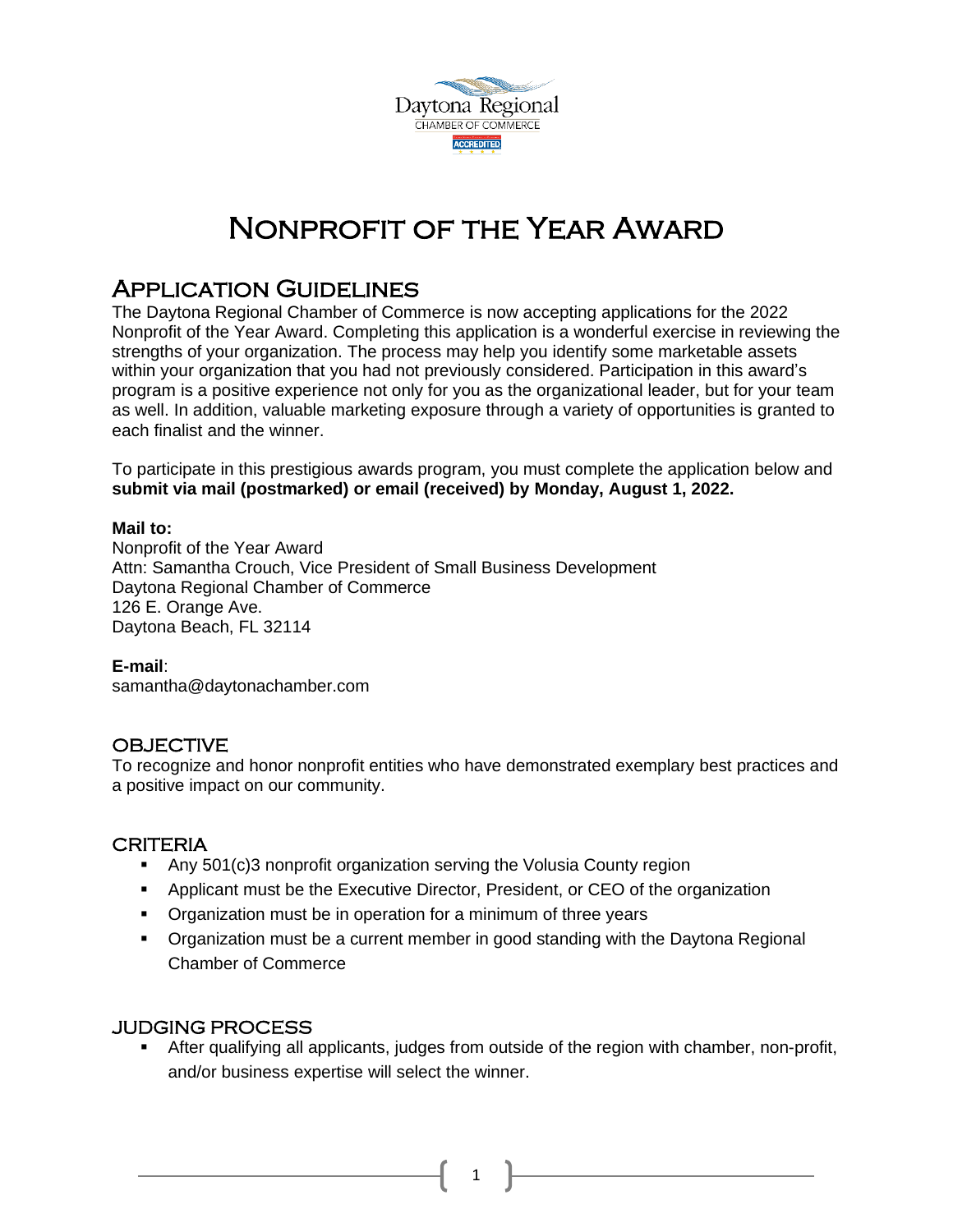## SELECTION RECOGNITION

Winner shall receive:

- Nonprofit of the Year Award plaque
- Recognition through Daytona Regional Chamber marketing initiatives in advance of and following the event
- Two (2) complimentary seats at the Annual Awards Luncheon
- Recognition at the Daytona Regional Chamber's Annual Dinner Meeting (2023)
- Four (4) ads to be placed in the Daytona Regional Chamber E-Brief (once per quarter in 2023)

## TIMELINE (2022)

- Applications must be submitted by Monday, August 1
- Winner will be announced in early September
- Annual Awards Luncheon: Tuesday, November 1 11:30am 1:00 pm

If you have any questions, please contact Samantha Crouch, Vice President of Small Business Development at 386.523.3678.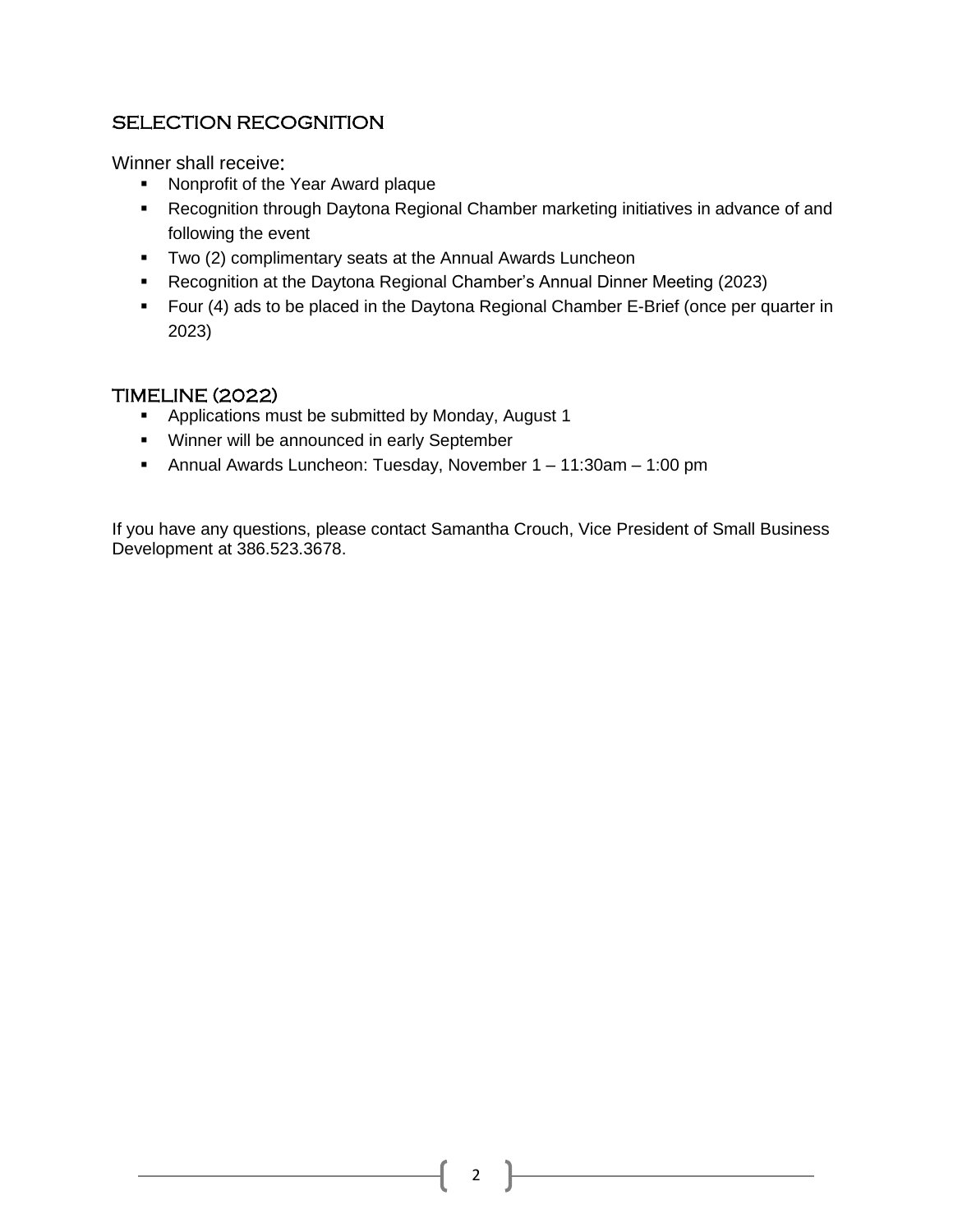# **APPLICATION**

Include no more than **SIX** pages along with this application, plus **ONE** organization brochure. **APPLICANTS MUST FOLLOW STATED INSTRUCTIONS.** 

## **Organization Information**

|  | Executive Director/President/CEO Name: 2008 2009 2010 2021 2022 2023 2024 2022 2023 2024 2022 2023 2024 2022 20<br>Executive Director/President/CEO Phone: 2008 2009 2010 2021 2022 2023 2024 2022 2023 2024 2022 2023 2024 2022 |
|--|----------------------------------------------------------------------------------------------------------------------------------------------------------------------------------------------------------------------------------|

## **Person completing application**

| Name & Title: |  |
|---------------|--|
| Phone:        |  |
| E-mail:       |  |

**To ensure confidentiality, only assigned Chamber Staff along with the selected judges will review and verify the information contained in the application.**

I, \_\_\_\_\_\_\_\_\_\_\_\_\_\_\_\_\_\_\_\_\_\_\_\_\_\_\_\_\_\_\_\_\_\_\_\_\_, acknowledge the information provided in this application is true and factual to the best of my knowledge.

Applicant's Signature: <u>Community Community of Community Community Community Community Community Community Community Community Community Community Community Community Community Community Community Community Community Commu</u>

 $\overline{\phantom{a}3}$